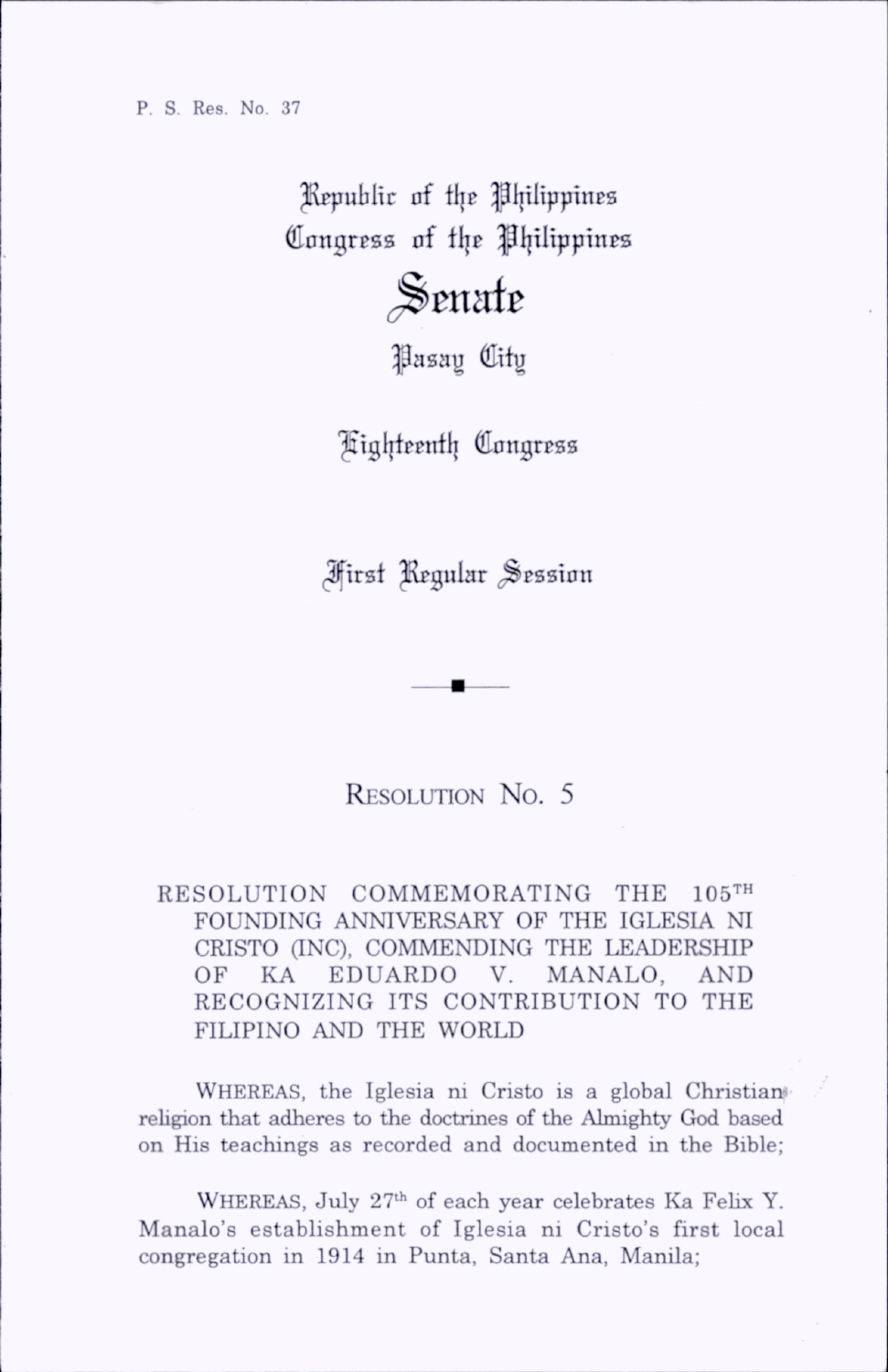WHEREAS, five years and a century after Ka Felix founded the Iglesia ni Cristo, it has expanded to include close to three million members worldwide composed of 147 different nationahties in nearly 7,000 congregations and missions from more than 152 nations and territories all subscribing to the wisdoms and principles of its Church;

WHEREAS, the Iglesia ni Cristo remains a stalwart religious umbrella that is influential in shaping the country's moral fiber and spiritual integrity while fulfilling its mission of sharing the gospel of salvation to all and enriching the devotion and behef of its Church members through continuing religious education;

WHEREAS, aside from sharing the teachings of Christ, the Iglesia ni Cristo has taken a massive part in extending assistance to those in need through missions such as the Lingap sa Mamamayan or Aid for Humanity Program, an integrated socio-civic service that offers medical and dental services and blood donation drives, provides reinforcement in times of calamity and disaster, and gives assistance to the needy, which has benefited not only Filipinos but people all over the world, from victims of calamities to indigents and indigenous peoples across the globe;

WHEREAS, through the leadership and direction of its Executive Minister, Ka Eduardo V. Manalo, the Iglesia ni Cristo continues to constantly widen its reach, expand in number, and remains an influential rehgious edifier; Now, therefore, be it

Resolved, as it is hereby resolved, That the Senate of the Philippines commemorates the 105<sup>th</sup> founding anniversary of the Iglesia ni Cristo (INC), commends the leadership of Ka Eduardo V. Manalo, and recognizes its contribution to the Fihpino and the world.

Adopted,

lum ar

VICENTE C. *[SOTTO III* President of the Senate